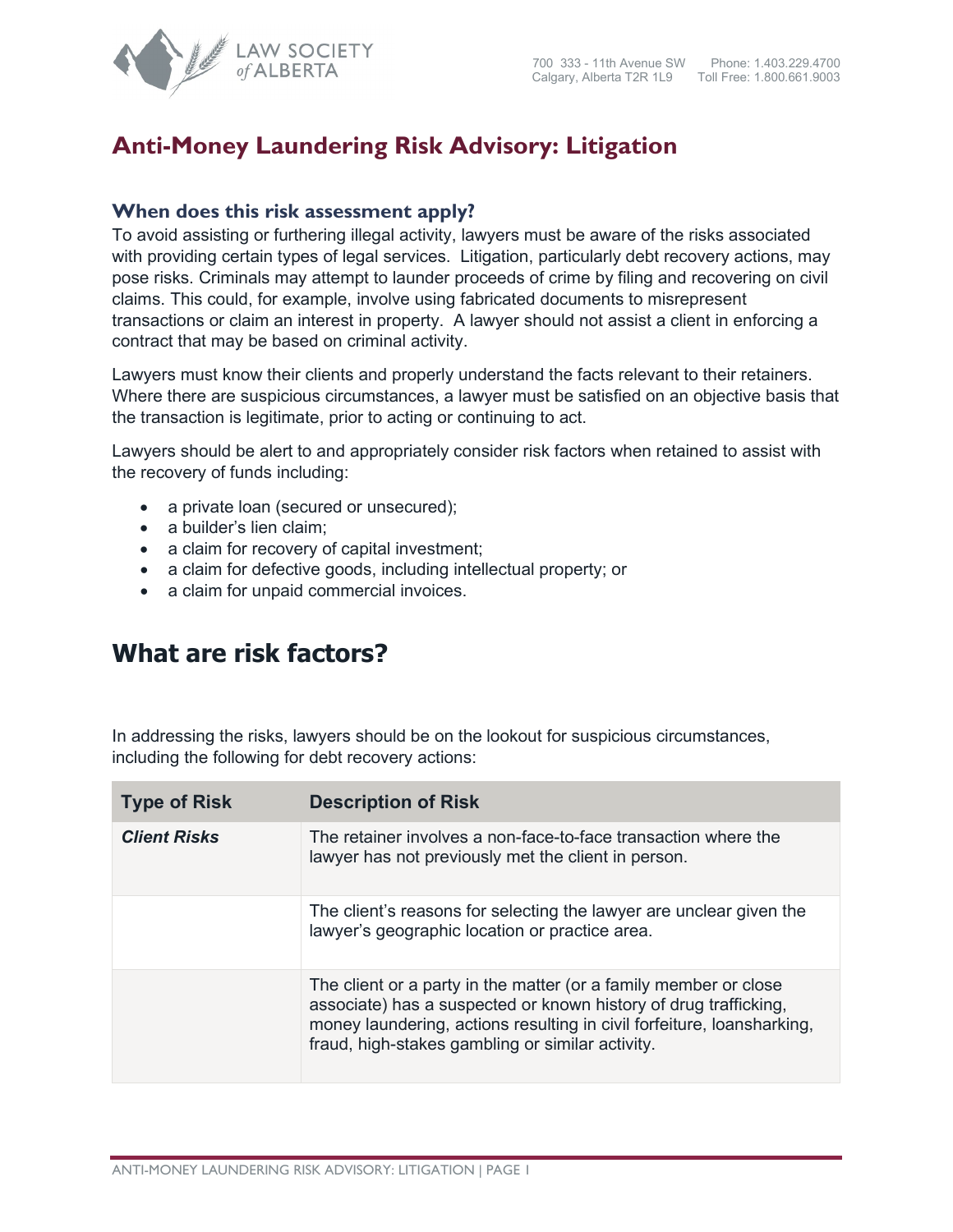

|                          | The lawyer experiences difficulty obtaining necessary, reliable<br>information to identify the client and verify the client's identity.<br>Conversely, the client appears unusually familiar with client<br>identification and verification requirements. |
|--------------------------|-----------------------------------------------------------------------------------------------------------------------------------------------------------------------------------------------------------------------------------------------------------|
|                          | The transactions involve third parties or intermediaries, including in<br>providing instructions.                                                                                                                                                         |
|                          | The client has been refused counsel or changed counsel recently or<br>several times without apparent good reason.                                                                                                                                         |
|                          | The client offers to pay an unusually high fee for the services or to<br>provide a substantial retainer that is excessive considering the scope<br>of the retainer.                                                                                       |
|                          | Client instructions change unexpectedly and for no logical reason.                                                                                                                                                                                        |
| <b>Transaction Risks</b> | The claim settles quickly with little or no work being done by the<br>lawyer. The defendant does not contest the claim, resulting in default<br>judgment with the claim paid immediately.                                                                 |
|                          | The debt relates to a contract based on criminal activity.                                                                                                                                                                                                |
|                          | The claim seems inconsistent with the client's or the other party's<br>profile/circumstances (e.g. age, income, geographic location or<br>occupation).                                                                                                    |
|                          | The claim asserts that funds were exchanged between the parties<br>but the client is unable to satisfactorily explain the source of<br>funds/wealth.                                                                                                      |
|                          | The claim is against an individual/entity that is not the actual<br>recipient of the funds in question.                                                                                                                                                   |
|                          | The documents supporting the claim are unusual or inconsistent with<br>the client's explanation of the transaction or with other documents.                                                                                                               |
|                          | No security is registered for the loan, without explanation, or the<br>security is a subsequent mortgage or charge on a fully or near-fully<br>encumbered property.                                                                                       |